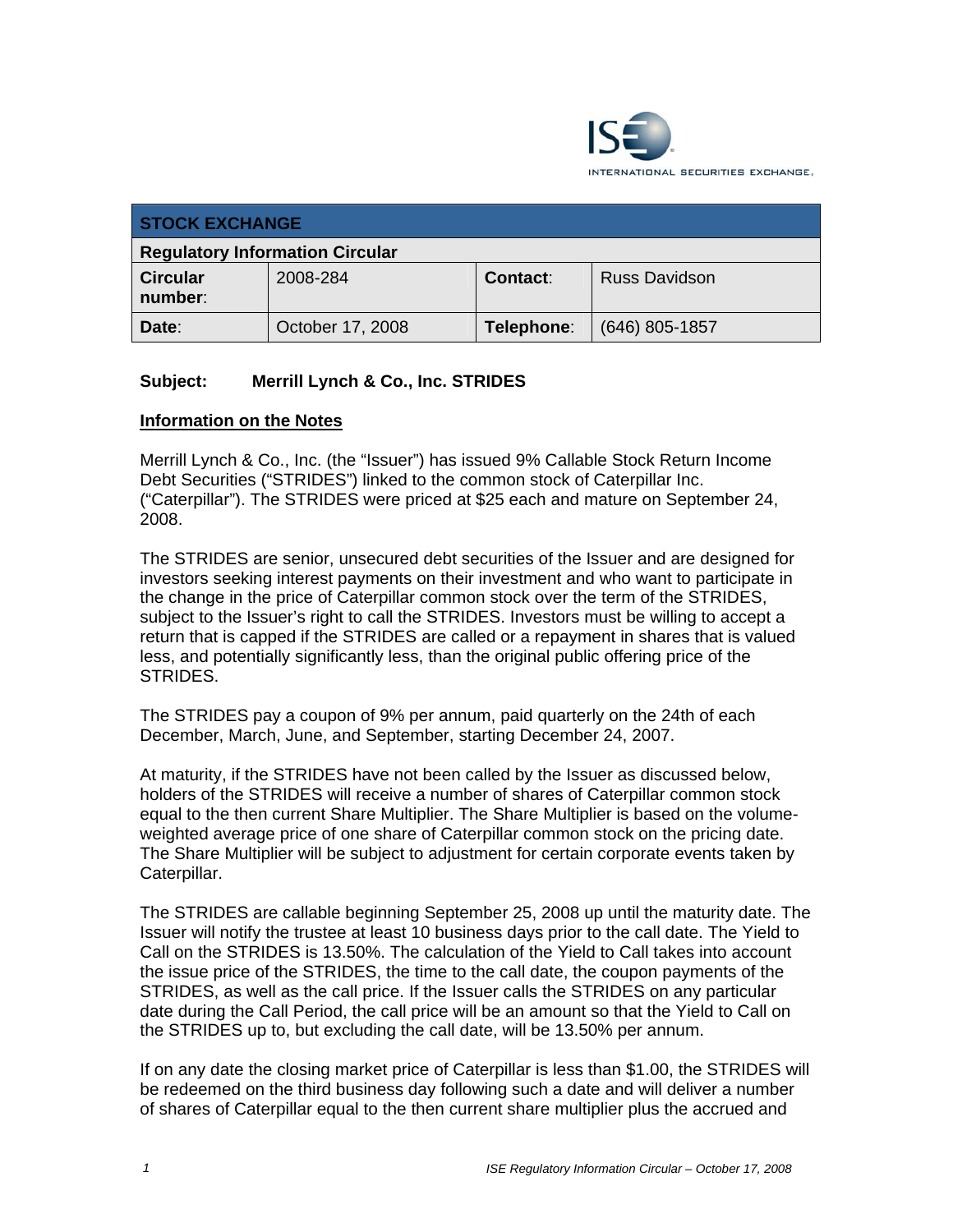unpaid interest to the redemption date and the present value of the remaining coupon payments.

Investors should note that Caterpillar is not involved in the subject offering and has no obligation with respect to these securities whatsoever, including any obligations with respect to the principal amount to be paid at maturity, or to take the needs of the Issuer or holders of STRIDES into consideration. Any dividends or distributions to Caterpillar common stock shareholders will not be paid to holders of STRIDES. The STRIDES will be issued in book entry form.

Since all payments which may be due to holders of STRIDES are the sole responsibility of the Issuer, it is the credit of Merrill Lynch & Co., Inc., and not Caterpillar, which stands behind the STRIDES.

It is expected that the market value of the STRIDES will depend substantially on the value of Caterpillar common stock and be affected by a number of other interrelated factors including, among other things; the general level of interest rates, the volatility of Caterpillar common stock, the time remaining to maturity, the dividend yield of Caterpillar common stock, and the credit ratings of the Issuer.

The Trustee for the securities is The Bank of New York.

Trading in the shares on ISE is on a UTP basis and is subject to ISE equity trading rules. The shares will trade from 9:00 a.m. until 4:00 p.m. Eastern Time. Equity Electronic Access Members ("Equity EAMs") trading the shares during the Pre-Market Session are exposed to the risk of the lack of the calculation or dissemination of underlying index value or intraday indicative value ("IIV"). For certain derivative securities products, an updated underlying index value or IIV may not be calculated or publicly disseminated in the Pre-Market hours. Since the underlying index value and IIV are not calculated or widely disseminated during Pre-Market hours, an investor who is unable to calculate implied values for certain derivative securities products during Pre-Market hours may be at a disadvantage to market professionals.

Equity EAMs also should review NASD Notice to Members 03-71 for guidance on trading these products. The Notice reminds members of their obligations to: (1) conduct adequate due diligence to understand the features of the product; (2) perform a reasonable-basis suitability analysis; (3) perform customer-specific suitability analysis in connection with any recommended transactions; (4) provide a balanced disclosure of both the risks and rewards associated with the particular product, especially when selling to retail investors; (5) implement appropriate internal controls; and (6) train registered persons regarding the features, risk and suitability of these products.

**This Regulatory Information Circular is not a statutory Prospectus. Equity EAMs should consult the Trust's Registration Statement, SAI, Prospectus and the Fund's website for relevant information.**